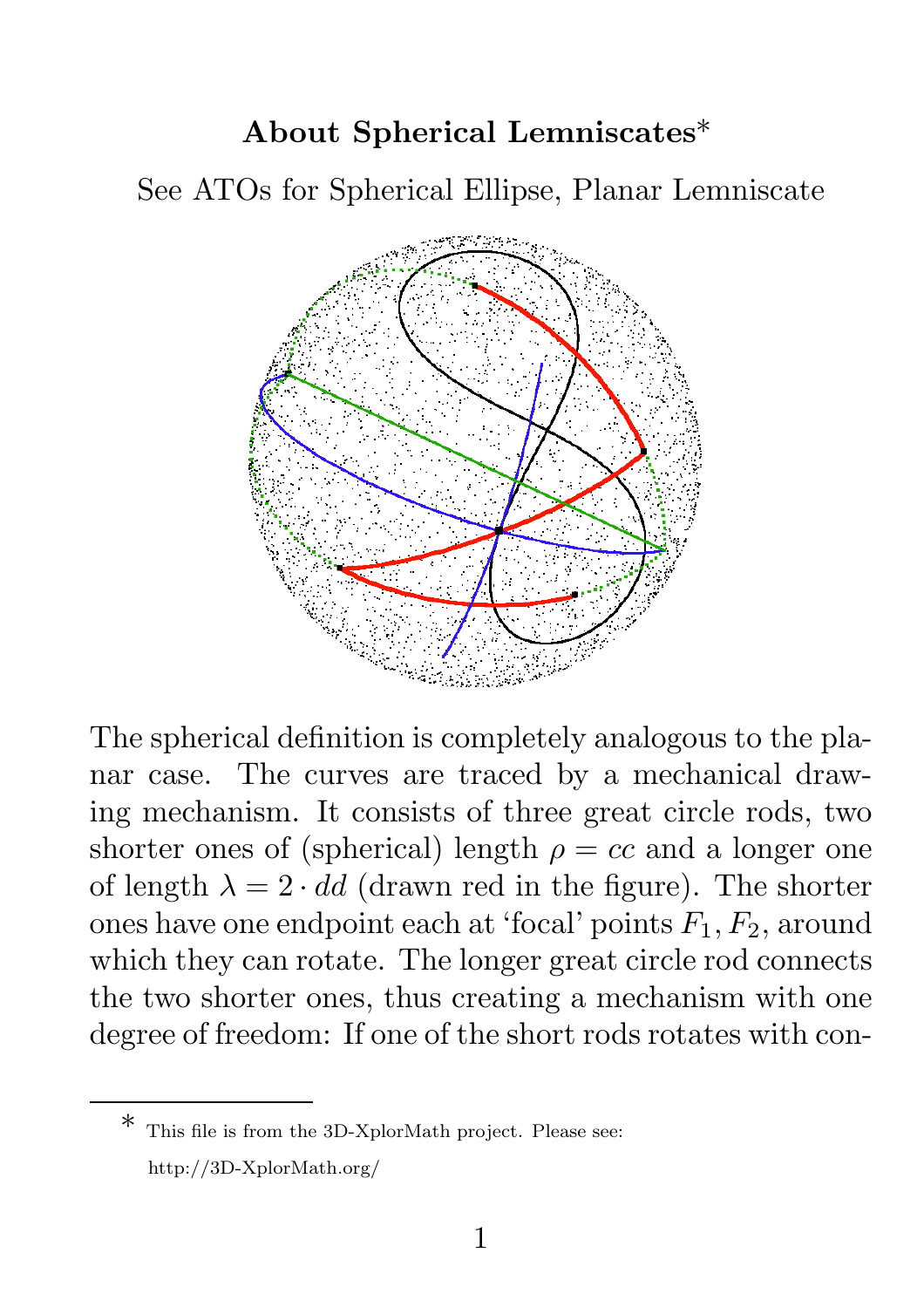stant angular velocity, then the connecting long rod forces the other short rod to rotate with non-constant angular velocity. – The parameter  $ff \in [0, 1]$  chooses the drawing pen on the middle rod and this pen draws the curve.

This demo should be seen as another example of how constructions from Euclidean geometry can be repeated in spherical geometry. See also About Mechanically Generated Curves from the Documentation Menu of Planar Curves.

Mechanically generated curves come together with a *construction of their tangents!* Our drawing mechanism is anchored with its focal points on a fixed sphere. On this fixed sphere the drawing takes place. A second *moving sphere* (same radius and midpoint as the fixed sphere) is attached to the drawing part of the mechanical apparatus, in the present case attached to the middle rod. One can imagine that *any point of the moving sphere traces a curve on the fixed sphere!* The velocity vectors of these traced curves give a time-dependent vector field on the fixed sphere. It is a marvellous theorem that *for each fixed time* t *the vectors of the time-dependent field are the velocity vectors of a standard rotation of the sphere.* In other words: For each fixed time  $t$  are the integral curves of this momentary velocity field *concentric circles,* the orbits of a standard rotation. The antipodal centers of these circles are therefore called momentary centers of rotation. Any point  $c(t)$  on one of the traced curves can be connected (by a great circle) to the antipodal momentary centers of